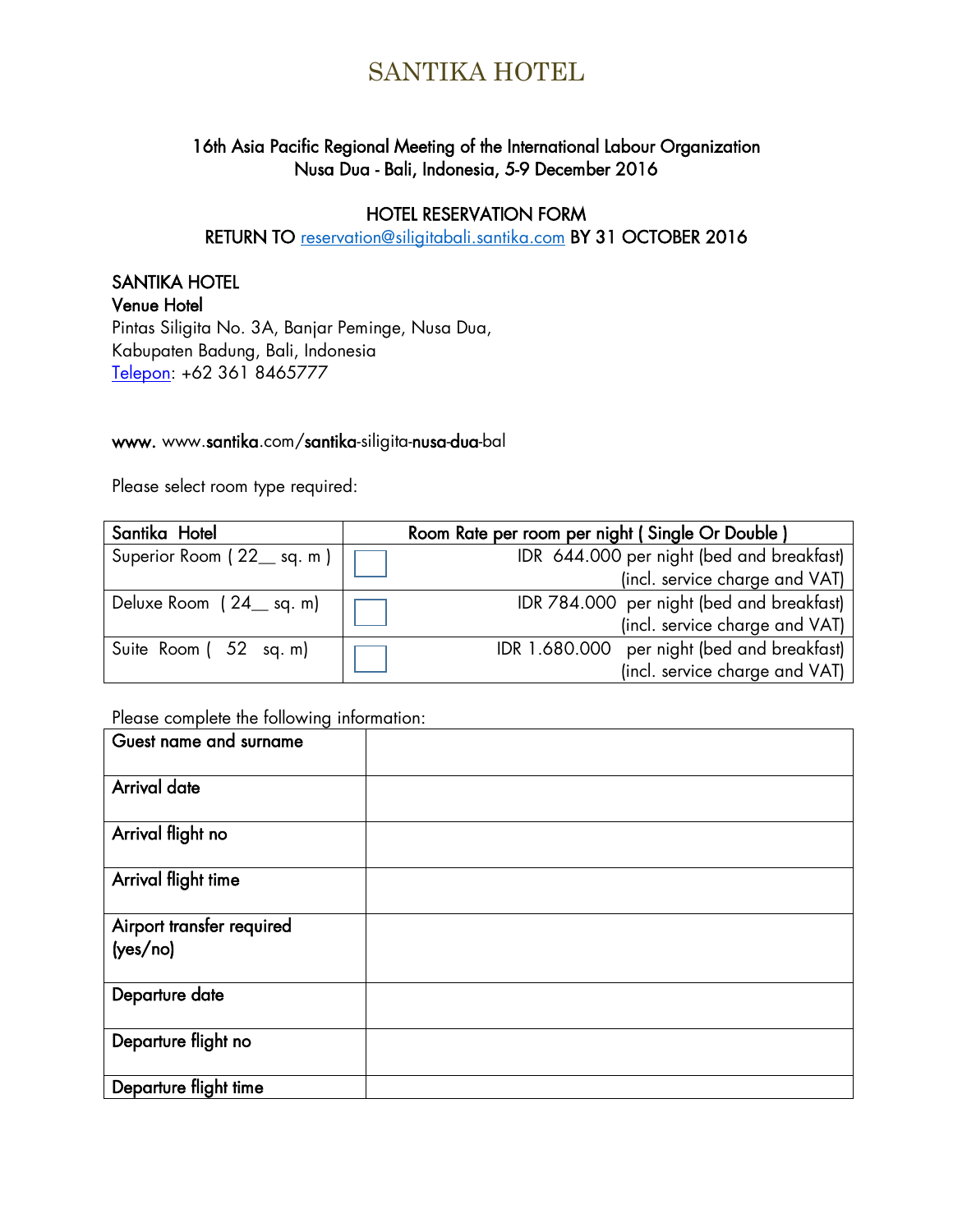| <b>Address</b> |  |
|----------------|--|
|                |  |
| Phone number   |  |
|                |  |
| E-mail address |  |
|                |  |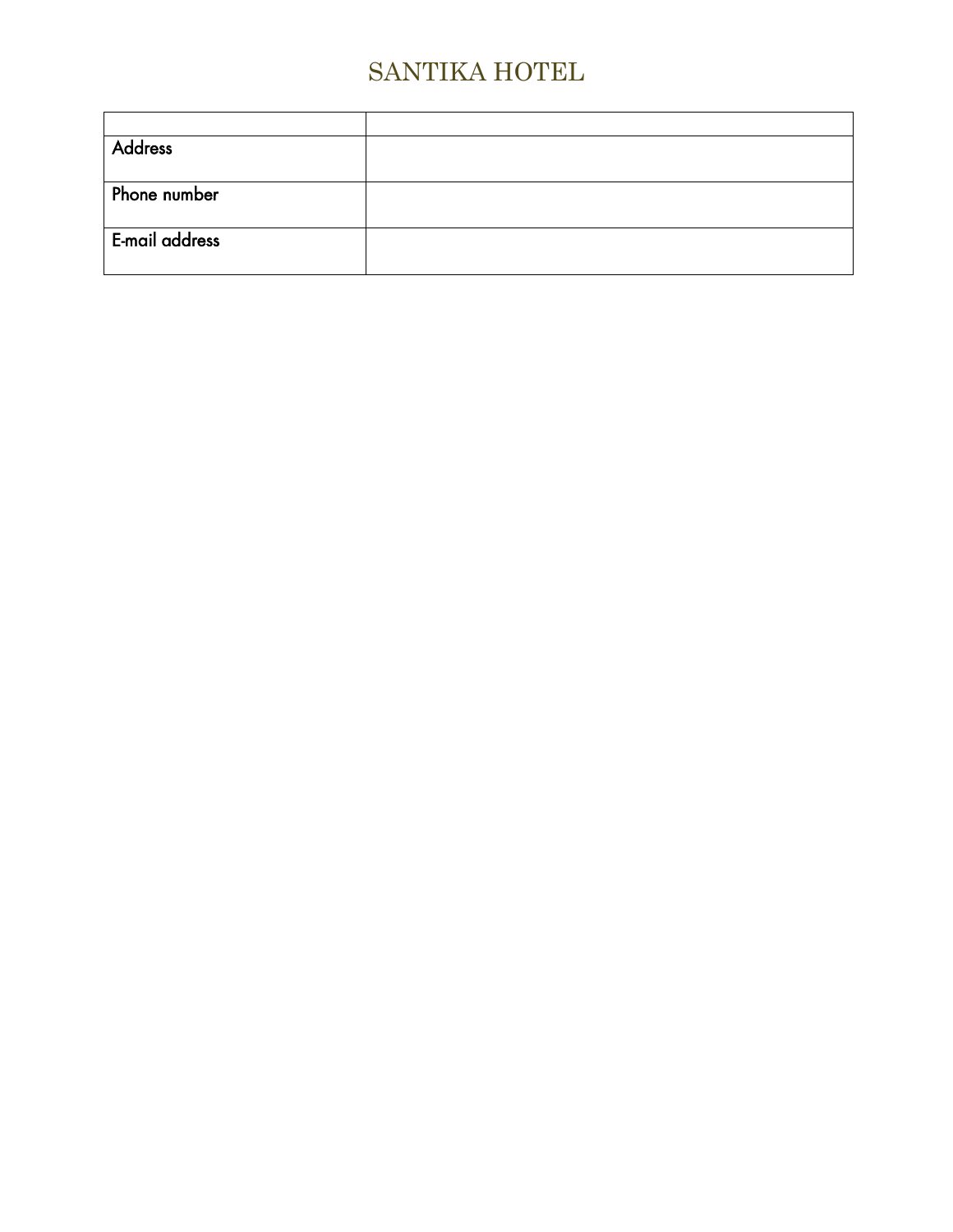## CREDIT CARD AUTHORIZATION FORM

| Guest Name/Conf. No                                                        |                                                        |  |  |  |
|----------------------------------------------------------------------------|--------------------------------------------------------|--|--|--|
| Payment For                                                                |                                                        |  |  |  |
| Contact / Fax No                                                           |                                                        |  |  |  |
| <b>Email Address</b>                                                       |                                                        |  |  |  |
| Arrival Date                                                               |                                                        |  |  |  |
| Departure Date                                                             |                                                        |  |  |  |
| <b>Total Room Rate</b>                                                     |                                                        |  |  |  |
| Type of Credit Card                                                        | : [ ] AMEX [ ] VISA [ ] MASTER [ ] DINNER CARD [ ] JOB |  |  |  |
| <b>Credit Card Number</b>                                                  |                                                        |  |  |  |
| <b>Expired Date</b>                                                        |                                                        |  |  |  |
|                                                                            |                                                        |  |  |  |
| (VISA/MASTER 4 or 3 digit identification number at the back of Credit Card |                                                        |  |  |  |

Payment by Credit Card, will be by regulation of the Bank of Indonesia, be denominated in Indonesian Rupiah and that the conversation shall be made at the time of payment at the selling rate advised by Bank of Indonesia.

Kindly acknowledge by return email or fax, together with a clear photocopy of the front & converse Credit Card

Signature : \_

Card Holder Name : \_\_\_\_\_\_\_\_\_\_\_\_\_\_

● Payment can be done using credit card or bank transfer. Our bank account details are as follow: BCA KCU THAMRIN PT GRIYA NUSA KENCANA Gedung Menara BCA ,Grand Indonesia . Jl. M.H Thamrin NO.1 Jakarta, 10310 No Account : 2063 017 876

### Note : BOTH SIDES COPY OF CREDIT CARD & ID CARD IS REQUIRED

I am authorizing Santika Hotel to charge me without liability for beneficiaries expenses as stated above or any c case of a shortage on my account to the beneficiary's credit.

### (Note : bank fees should be paid by customer)